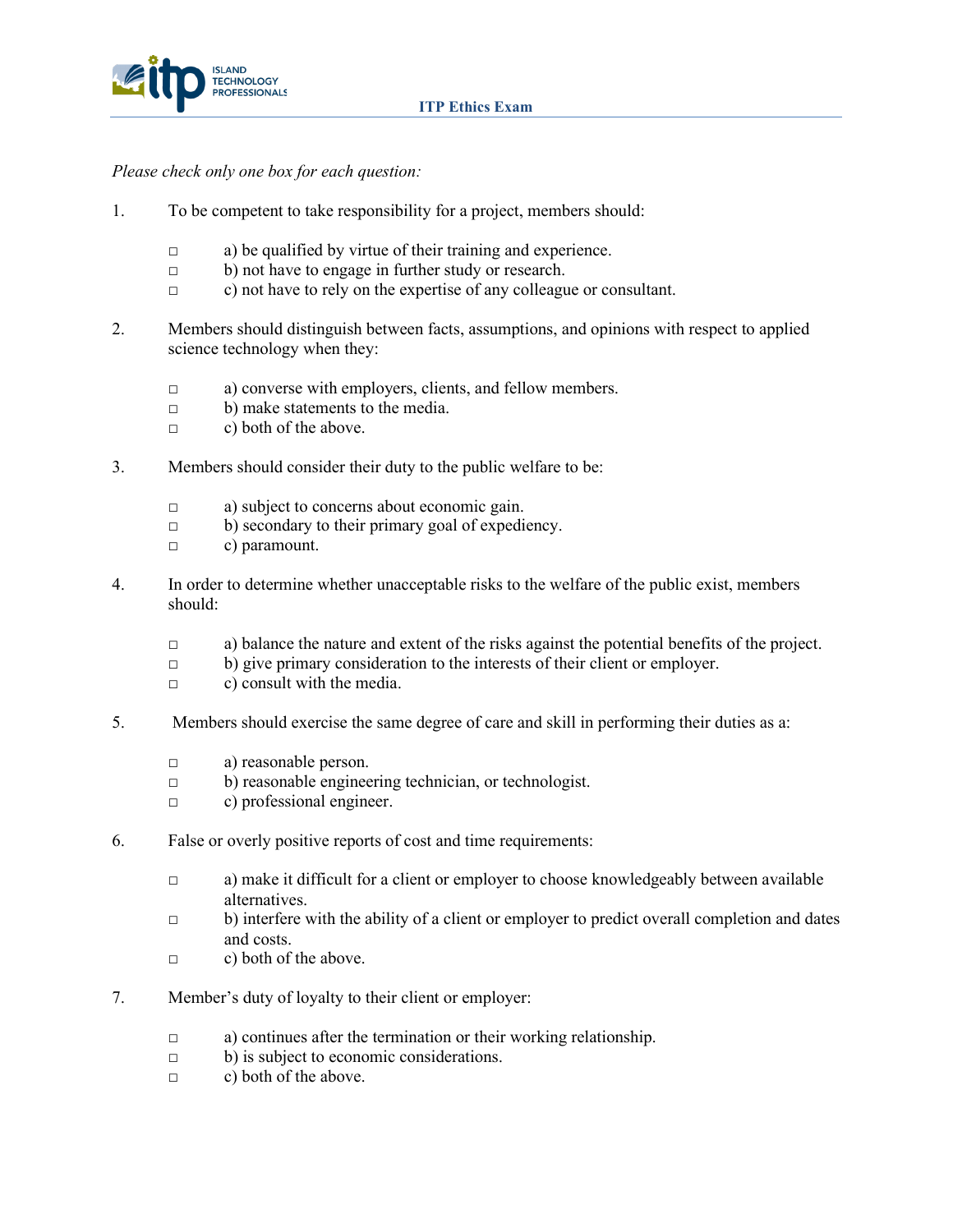

- 8. When it appears that a project will jeopardize the interest of their client or employer, or the public, members should express their opinion:
	- $\Box$  a) orally and in writing.
	- □ b) orally but not in writing.
	- $\Box$  c) in writing but not orally.
- 9. The dynamic nature of technology makes it particularly important for members to:
	- □ a) advertise their services.
	- □ b) engage the services of other professionals who have the expertise to supplement their capabilities.
	- $\Box$  c) accept responsibility for projects outside of their normal area of involvement.
- 10. Where there is a conflict of interest, members should:
	- □ a) determine which interest is the most financially rewarding to them.
	- □ b) seek the advice of other engineering technicians or technologists.
	- □ c) disclose the potential conflict to their client or employer.
- 11. In the event that members are instructed to continue with a project in spite of a conflict of interest they should:
	- □ a) recognize that they no longer owe a duty of loyalty to their client or employer.
	- □ b) value the interests of their client or employer over their own interests.
	- □ c) ignore the fact that a conflict of interest exists at all.
- 12. Members should demonstrate the following qualities to the engineering technicians and technologists under their supervision:
	- □ a) understanding.
	- □ b) technical expertise.
	- $\Box$  c) both of the above.
- 13. Members should encourage the engineering technicians and technologists in their employ to:
	- □ a) attend and give presentations at professional and technical meetings.
	- $\Box$  b) be satisfied with their current levels of education and training.
	- $\Box$  c) neither of the above.
- 14. Where possible, members should:
	- $\Box$  a) acknowledge the contributions of the professionals with whom they are associated.
	- $\Box$  b) protect the identity of individuals who are personally responsible for designs.
	- □ c) take credit for the work done by others in order to protect them from legal responsibility.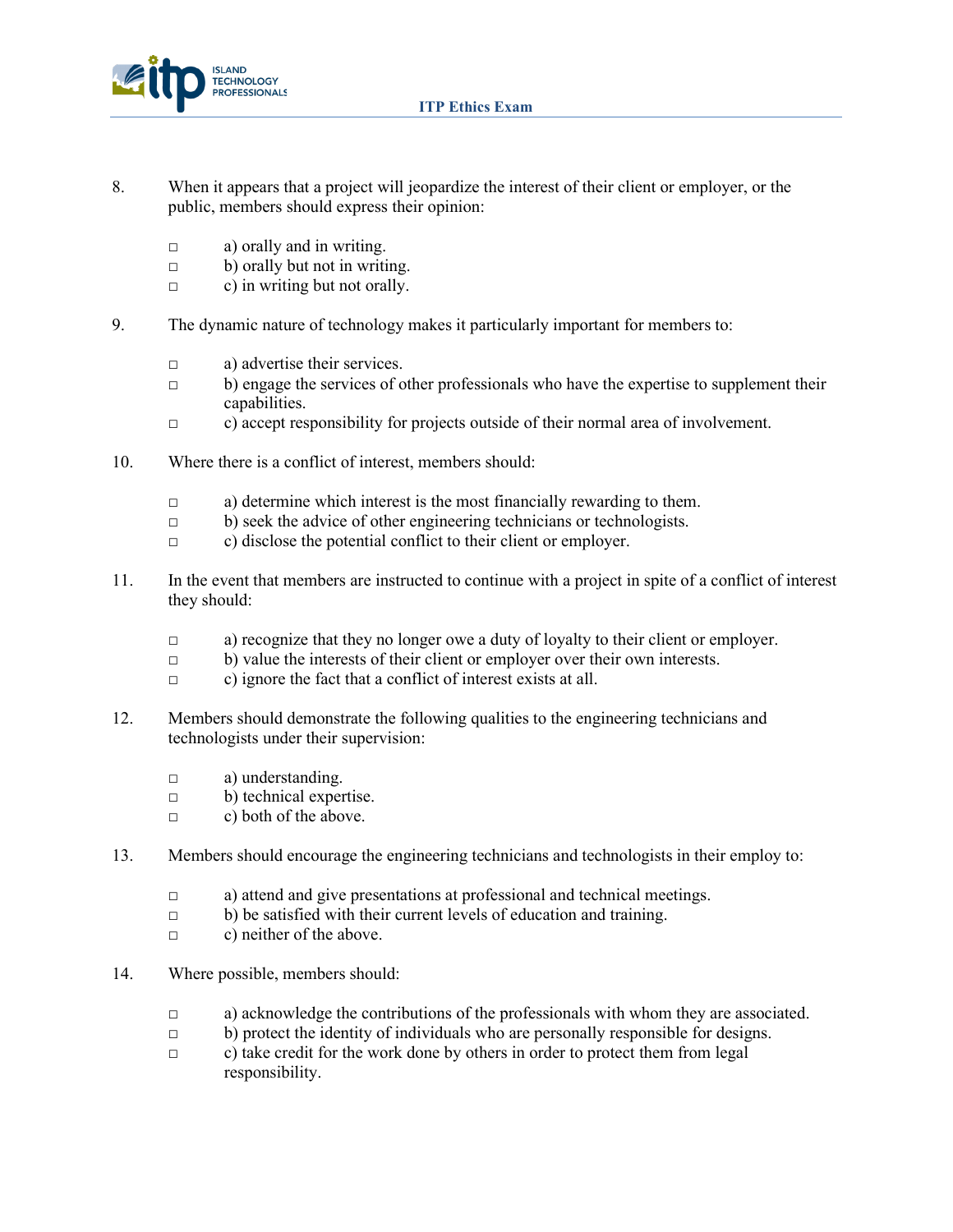



- 15. Where review is neither customary nor anticipated, members should not evaluate the work of a colleague without:
	- □ a) giving notice to the individual.
	- $\Box$  b) communicating with the individual.
	- $\Box$  c) both of the above.
- 16. In order to compete with other engineering technicians and technologists fairly and in good faith, members should:
	- $\Box$  a) be particularly modest about their responsibility for or degree of involvement in previous projects.
	- □ b) accurately represent their academic and professional qualifications.
	- □ c) exaggerate the accomplishments of their colleagues.
- 17. Members should not reduce their fees:
	- □ a) in order to procure employment or a contract.
	- $\Box$  b) to the extent that the quality or safety of a project is in jeopardy.
	- □ c) without notifying other engineering technicians or technologists in their area of expertise.
- 18. Members should "blow the whistle" on the unsafe, unethical, or illegal activities of other engineering technicians or technologists only when:
	- □ a) the problem poses a serious harm to the public.
	- $\Box$  b) all avenues within their company or under their contract have been exhausted.
	- □ c) both of the above.
- 19. The requirement that engineering technicians and technologists consider their duty to the public as most important is consistent with the utilitarian concept that:
	- $\Box$  a) an action is correct if it produces the greatest benefit for the greatest number of persons.
	- $\Box$  b) each person has a duty to follow courses of action that are acceptable as universal principles for everyone to follow.
	- □ c) all persons are free and equal, and each has a right to life, health, liberty, possessions, and the product of his or her labour.
- 20. Engineering technicians and technologists generally have two sources of personal liability:
	- □ a) negligence and patents.
	- □ b) breach of contract and negligence.
	- □ c) creditors' rights and breach of contract.